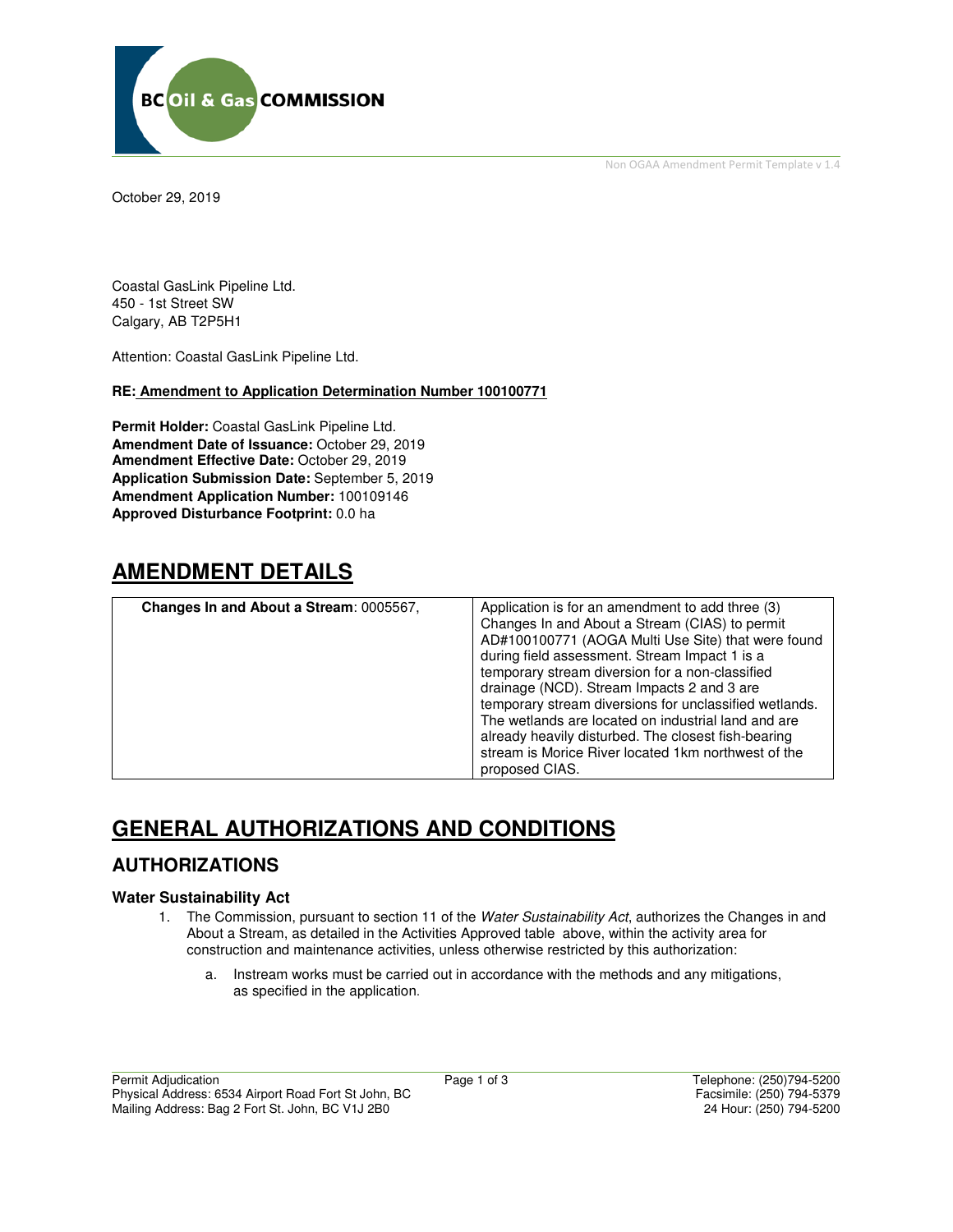## **CONDITIONS**

### **Notification**

2. The permit holder must notify any First Nation(s) who may have Aboriginal Interests identified, as per the BC First Nations Consultative Areas Database, within the area in which the works are to occur at least five (5) working days prior to project commencement.

### **Clearing/Forest Act**

3. The permit holder is permitted to fell any trees located on Crown land within 1.5 tree lengths of the activity area that are considered to be a safety hazard according to Workers Compensation Act regulations and must be felled in order to eliminate the hazard. Trees or portions of these trees that can be accessed from the activity area without causing damage to standing timber may be harvested.

### **Water Course Crossings and Works**

- 4. Stream, lake and wetland crossings must be constructed in accordance with the methods and any mitigations, as specified in the application.
- 5. In-stream activities within a fish bearing stream, lake or wetland must occur:
	- a. during the applicable reduced risk work windows as specified in the Skeena Region Reduced Risk Work Windows;
	- b. in accordance with alternative timing and associated mitigation recommended by a Qualified Professional and accepted by the Commission; or
	- c. in accordance with an authorization or letter of advice from Fisheries and Oceans Canada that is provided to the Commission.
- 6. At any time, the Commission may suspend instream works authorized under this permit. Suspensions on instream works will remain in place until such time as the Commission notifies permit holders that works may resume. Reasons for suspension of works may include, but are not limited to, drought conditions and increased environmental or public safety risks.
- 7. Equipment used for activities under this Permit must not be situated in a stream channel unless it is dry or frozen to the bottom at the time of the activity.

# **ADVISORY GUIDANCE**

1. Unless a condition or its context suggests otherwise, terms used in this approval have the same meaning as the Environmental Protection and Management Regulation under the Oil and Gas Activities Act.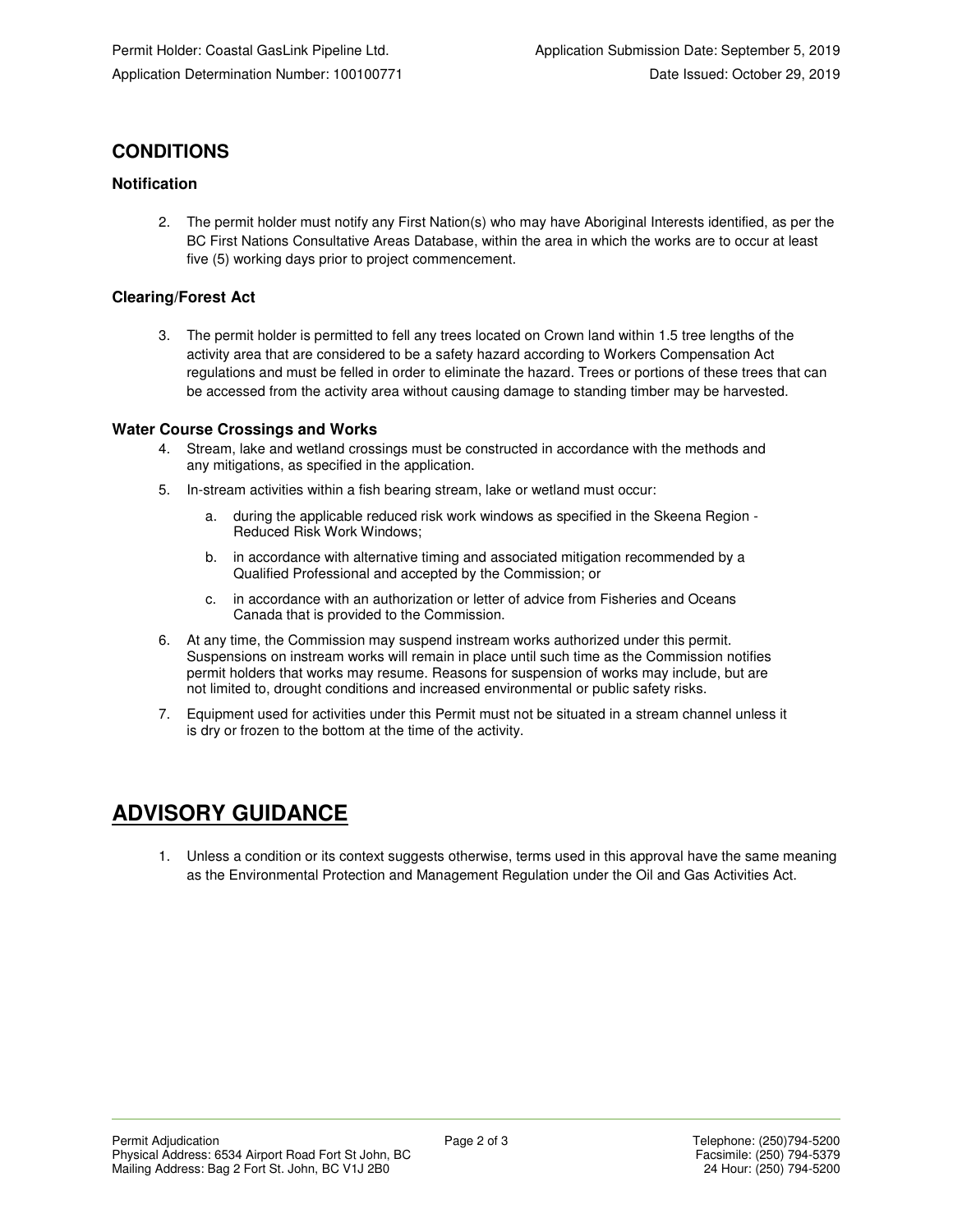All pages included in this permit and any attached documents form an integral part of this permit.

\_\_\_\_\_\_\_\_\_\_\_\_\_\_\_\_\_\_\_\_\_\_\_\_\_\_\_\_\_\_\_\_\_\_\_\_\_\_ Marla Demoulin Authorized Signatory Commission Delegated Decision Maker

Copied to:

Land Agent – Roy Northern Land Service Ltd. First Nations – Office Of The Wet'suwet'en, Skin Tyee Nation, Wet'suwet'en First Nation, Nee Tahi Buhn Indian Band (NTBIB)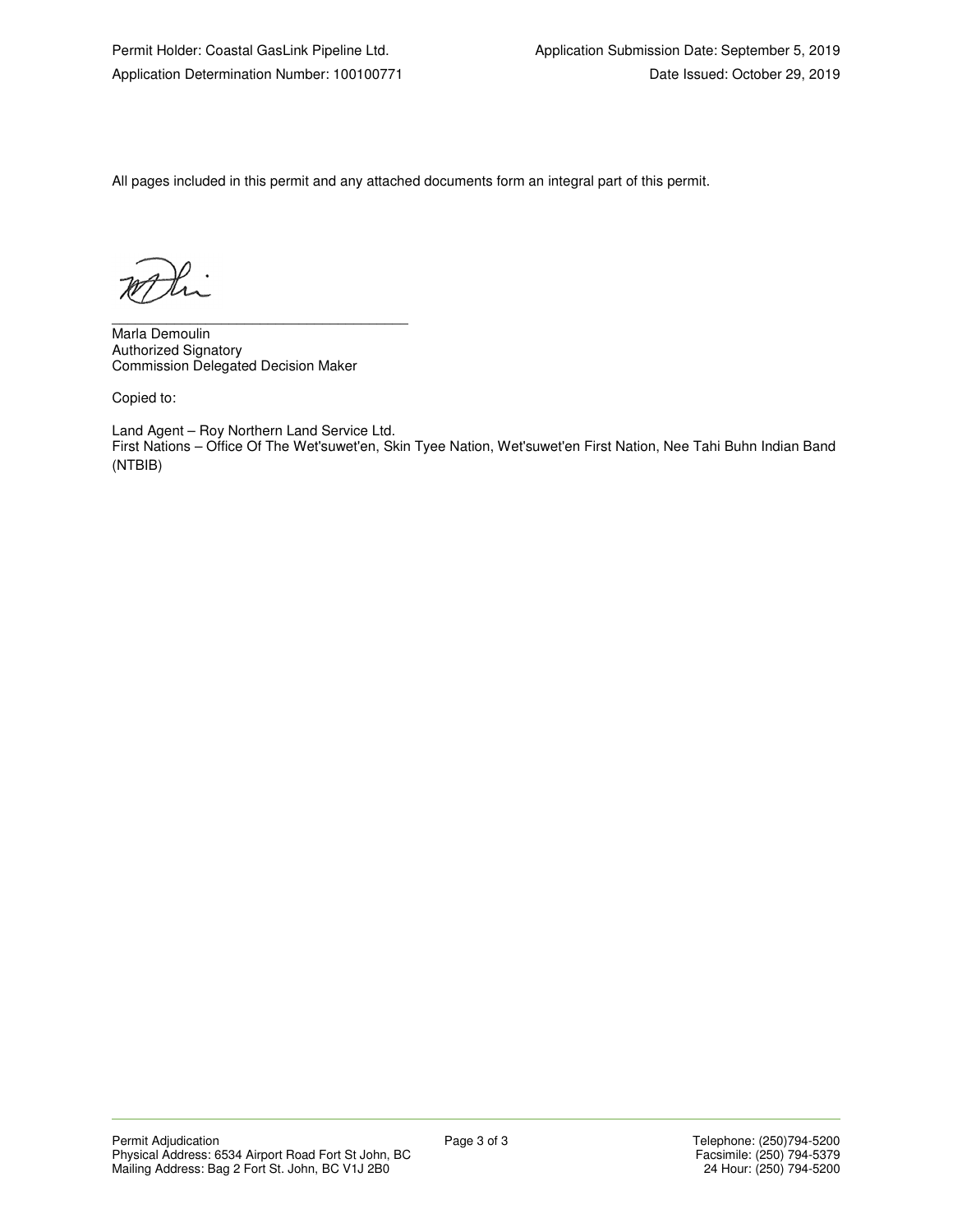

Non OGAA v 4.0

<span id="page-3-0"></span>March 26, 2018

Coastal GasLink Pipeline Ltd. 450 - 1st Street SW Calgary, AB T2P 5H1

Attention: Coastal GasLink Pipeline Ltd.

#### **RE: Determination of Application Area Number 100100771**

**Permit Holder:** Coastal GasLink Pipeline Ltd. **Date of Issuance:** March 26, 2018 **Effective Date:** March 26, 2018 **Application Submitted Date:** April 26, 2017 **Application Determination Number**: 100100771 **[Approved Disturbance Footprint:](#page-3-0)** 42.951 ha

### **ACTIVITIES APPROVED**

**Associated Oil & Gas Activity No.:** 00145460, 00145461 & 00145462

**[Type:](https://bi.bcogc.ca/Application%20Processing/Interactive%20Reports/(BIL-041)%20AMS%20Decision%20Summary.aspx)** Storage Area

## **GENERAL AUTHORIZATIONS and CONDITIONS**

### **AUTHORIZATIONS**

### **Land Act**

- 1. The BC Oil and Gas Commission (the "Commission") pursuant to section 39 of the *Land Act* hereby authorizes the Permit Holder referenced above to construct and operate a related activity(s) as detailed in, Activities Approved table above and the Activity Details table(s) below, when applicable, for the purposes of carrying out oil and gas activities as defined in the *Oil and Gas Activities Act* (OGAA); subject to the conditions set out herein.
- 2. The authorizations granted under this permit are limited to the area identified in the spatial data submitted to the Commission in the permit application as identified and dated above; herein after referred to as the 'activity area'.
- 3. The Commission, pursuant to section 39 of the *Land Act*, hereby [authorizes](#page-3-0) the occupation and use of any Crown land located within the activity area.
	- a) A licenc[e authorized](#page-3-0) under section 39 of the *Land Act* for the Crown land portion of this application will follow. The Permit Holder is subject to the conditions contained in the Licence.
	- b) Th[e authorization](#page-3-0) to occupy and use Crown land under the Licence expires two years from the date of issuance, unless the Commission has received notice of construction start, or this permit is otherwise extended, suspended, cancelled, surrendered or declared spent.
	- c) Th[e authorization](#page-3-0) to occupy and use Crown land does not entitle the Permit Holder to exclusive possession of the activity area.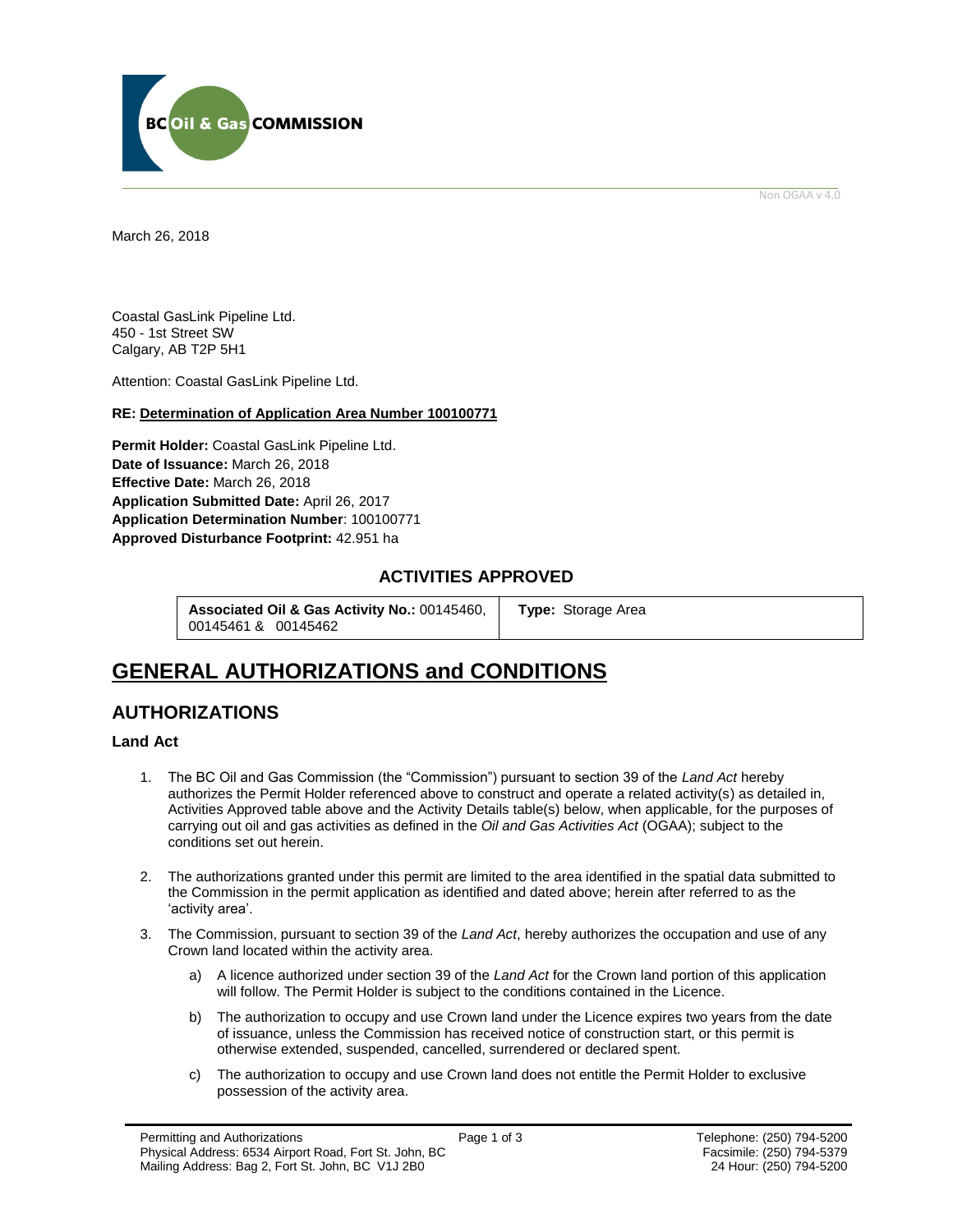Permit Holder: Coastal GasLink Pipeline Ltd. Application Submission Date: April 26, 2017

d) The total disturbance within the activity area must not exceed the total approved disturbance footprint as referenced above.

### **CONDITIONS**

#### **Notification**

- 4. A notice of construction start must be submitted, as per the relevant Commission process at the time of submission, at least 48 hours prior to the commencement of activities under this permit.
- 5. Within 60 days of the completion of construction activities under this permit, the Permit Holder must submit to the Commission a post-construction plan as a shapefile and PDF plan accurately identifying the location of the total area actually disturbed under this permit. The shapefile and plan must be submitted via eSubmission.
- 6. At least 5 (five) working days prior to the commencement of construction, the Permit Holder must provide a notice of works to any First Nation(s) who may have Aboriginal Interests identified, as per the BC First Nations Consultative Areas Database, within the area in which the works are to occur.
- 7. The Permit Holder must notify any First Nations who may have aboriginal interests identified, as per the BC First Nations Consultative Areas Database, a minimum of five (5) working days prior to commencement of construction.
- 8. The permit holder must notify Nee Tahi Buhn Indian Band a minimum of five (5) days prior to commencement of construction activities.
- 9. The permit holder must notify Skin Tyee Nation a minimum of five (5) days prior to commencement of construction activities.

#### **Clearing**

10. The Permit Holder is permitted to fell any trees located on Crown land within 1.5 tree lengths of the activity area that are considered to be a safety hazard according to *Workers Compensation Act* regulations and must be felled in order to eliminate the hazard. Trees or portions of these trees that can be accessed from the activity area without causing damage to standing timber may be harvested.

### **Archaeology**

- 11. An Archaeological Impact Assessment (AIA) is required for the proposed development area prior to any development activities taking place.
- 12. An AIA report must be submitted to the Commission as soon as practicable.
- 13. If artifacts, features, materials or things protected under section 13(2) of the Heritage Conservation Act are identified the permit holder must, unless the permit holder holds a permit under section 12 of the Heritage Conservation Act issued by the Commission in respect of that artifact, feature, material or thing:
	- a) immediately cease all work in the vicinity of the artifacts, features, materials or things;
	- b) immediately notify the Commission and the Archaeology Branch of the Ministry of Forests, Lands and Natural Resource Operations
	- c) refrain from resuming work in the vicinity of the artifacts, features, materials or things except in accordance with an appropriate mitigation plan that has been prepared in accordance with the Heritage Conservation Act and approved by the Archaeology Branch of the Ministry of Forests, Lands and Natural Resource Operations.

# **ACTIVITY SPECIFIC DETAILS and CONDITIONS**

## **ASSOCIATED OIL AND GAS ACTIVITIES**

## **ACTIVITY DETAILS**

**[AOGA Number:](https://bi.bcogc.ca/Application%20Processing/Interactive%20Reports/(BIL-041)%20AMS%20Decision%20Summary.aspx)** 00145460, 00145461 & 00145462 **[Type:](https://bi.bcogc.ca/Application%20Processing/Interactive%20Reports/(BIL-041)%20AMS%20Decision%20Summary.aspx)** Storage Area

**Tenure No.:** 9000294 **Document No.:** 955921